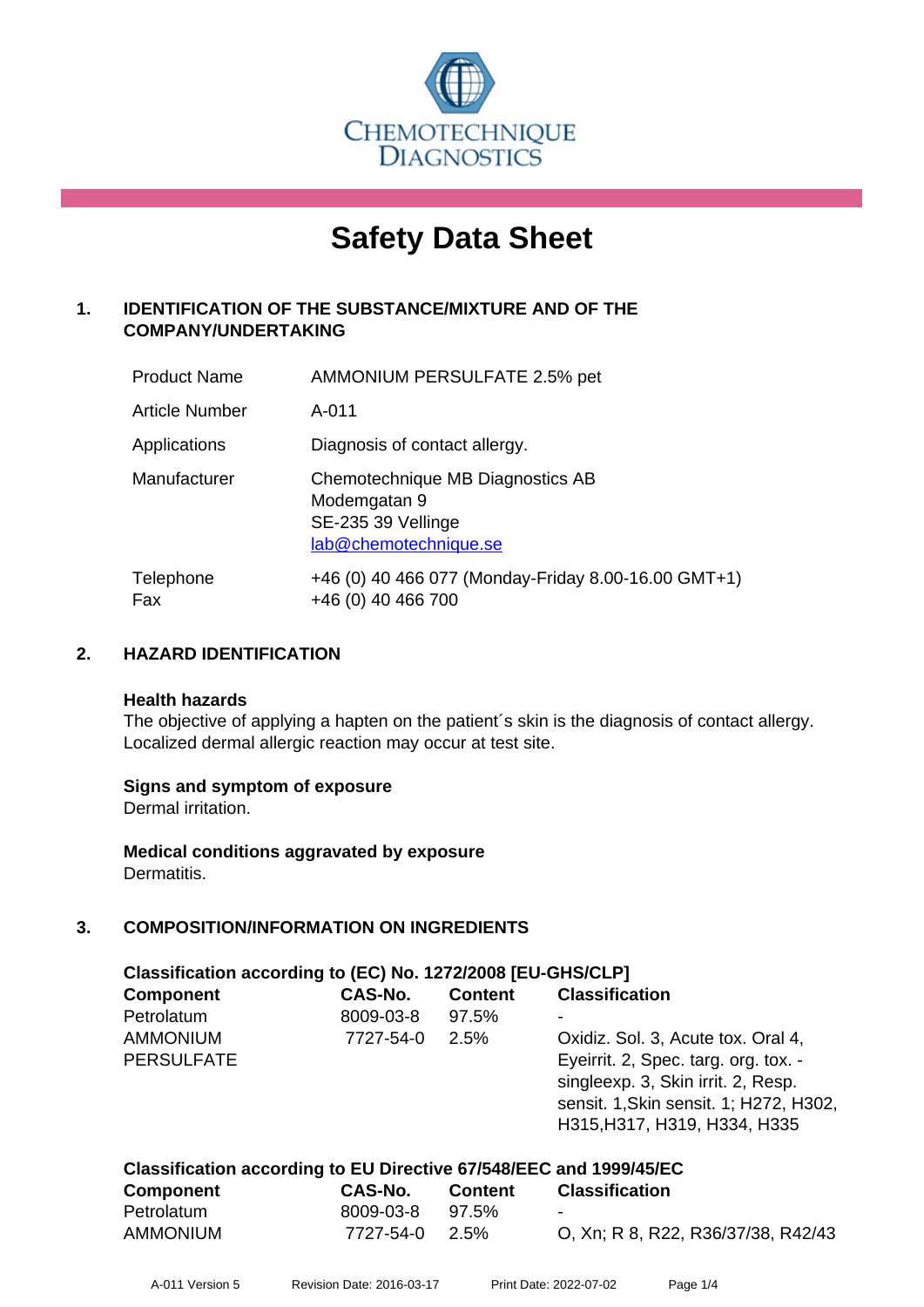## **4. FIRST AID MEASURES**

**Emergency and first aid procedures** Obtain medical attention.

## **5. FIRE-FIGHTING MEASURES\***

## **Suitable extinguish media**

CO2, powder or water spray. Fight larger fires with water spray or alcohol resistant foam.

**For safety reasons unsuitable extinguishing agents** Water with full jet.

**Special protective equipment for fire-fighters** Wear self-contained respiratory protective device. Wear fully protective suit.

\*Data is shown for petrolatum only

## **6. ACCIDENTAL RELEASES MEASURES**

**Steps to be taken if material is released or spilled** Contain and place in a closed container.

## **7. HANDLING AND STORAGE**

**Precautions to be taken in handling and storage** Store dark at 5-8°C. Avoid extended exposure to light. FOR EXTERNAL USE ONLY.

## **8. EXPOSURE CONTROLS/PERSONAL PROTECTION**

**Respiratory protection** Not required.

**Ventilation** Local exhaust.

## **Protective gloves**

Disposal gloves.

**Eye protection**

Not required with normal use.

## **Work/Hygienic practices**

Wash hands after each use.

## **9. PHYSICAL AND CHEMICAL PROPERTIES**

Odour **Odourless** 

Appearance Light Beige Semi-solid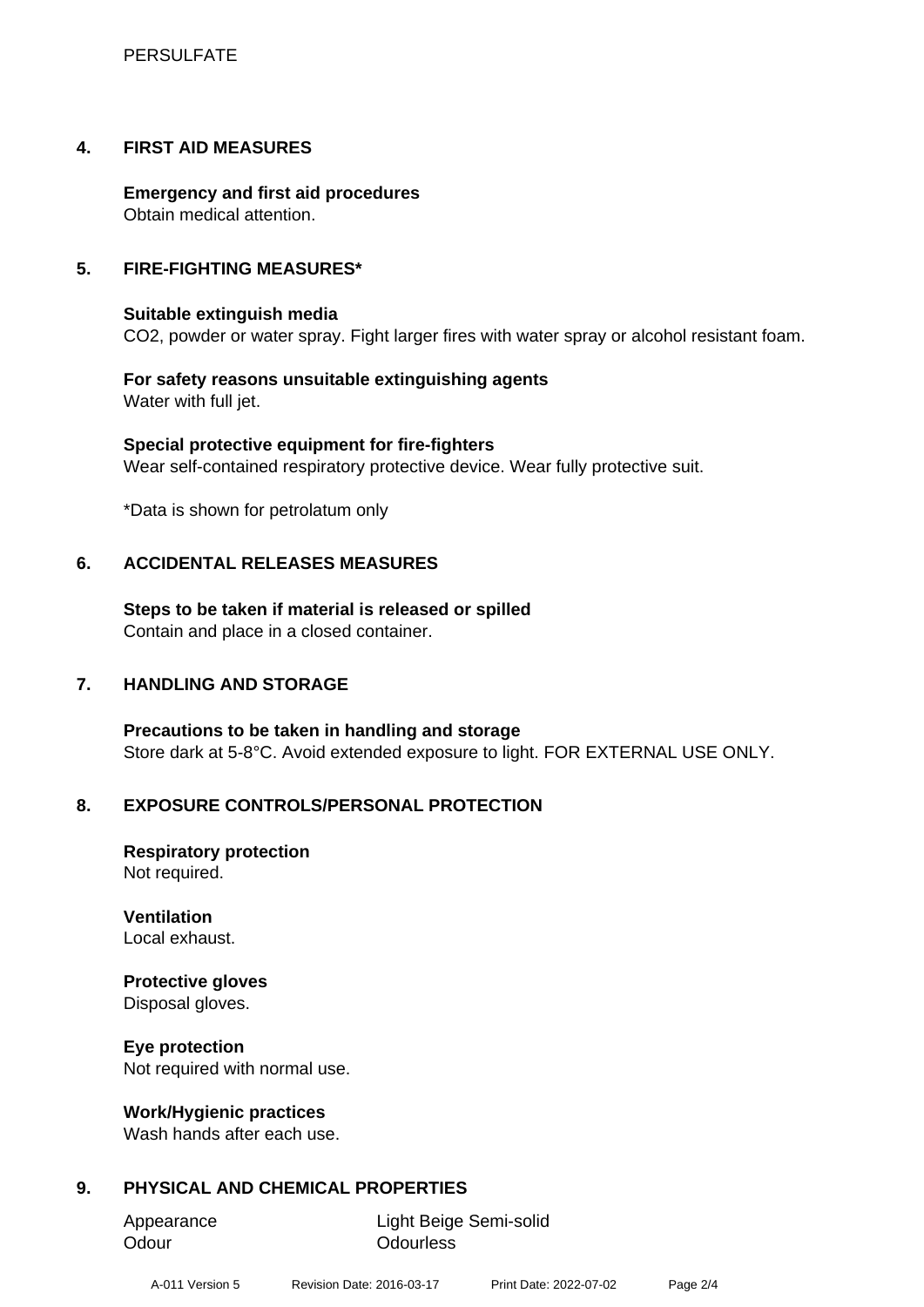Melting point\* 50-55° C Boiling point\* No data available Flash point\*  $>100^{\circ}$ C Self ignition\* Product does not self ignite. Danger of explosion\* Product does not present an explosion hazard. Density\* No data available. Solubility in/Miscibility with Water\* Insoluble

\*Data is shown for petrolatum only

## **10. STABILITY AND REACTIVITY**

#### **Incompability**

May react with strong oxidizing agents.

#### **Stability**

Stable at recommended storage conditions.

#### **Hazardous byproducts**

Combustion may generate CO, CO2 and other oxides.

## **Hazardous polymerization**

Will not occur.

## **11. TOXICOLOGICAL INFORMATION**

No data available.

## **12. ECOLOGICAL INFORMATION**

No data available.

## **13. DISPOSAL CONSIDERATIONS**

## **Waste disposal method**

Comply with federal, state/provincial and local regulation.

## **14. TRANSPORT INFORMATION**

Not dangerous goods.

## **15. REGULATORY INFORMATION**

The classification is according to the latest editions of the EU lists, and extended by company and literature data.

## **16. OTHER INFORMATION**

## **Text of H-statements and R-phrases mentioned in Section 3**